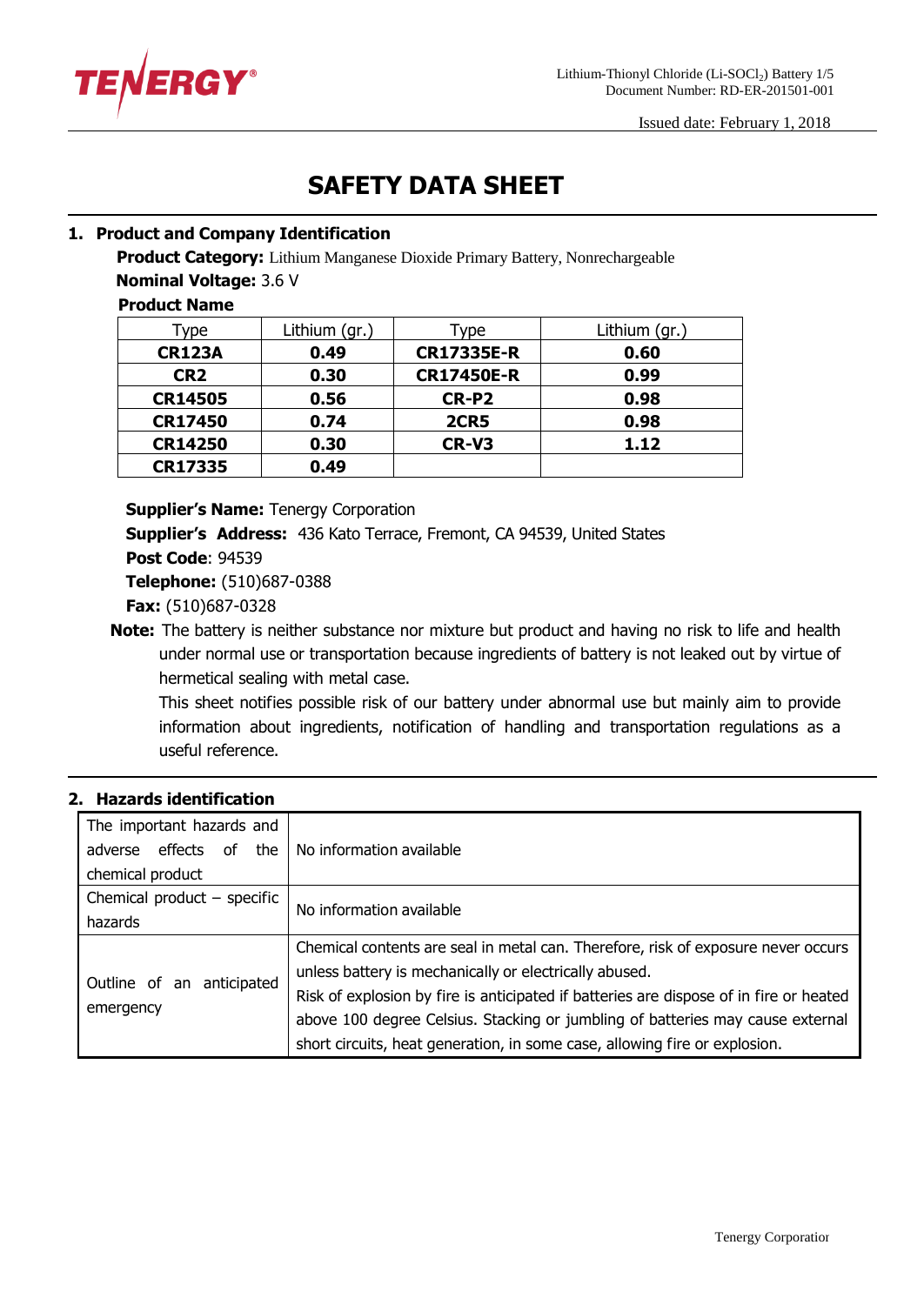

| Material<br>Component    |                     | CAS#      | Contents          |
|--------------------------|---------------------|-----------|-------------------|
| Positive Electrode       | Manganese Dioxide   | 1313-13-9 | $20 \sim 40$ wt%  |
| Negative Electrode       | Lithium metal       | 7439-93-2 | $1 \sim 6$ wt%    |
| Electrolyte              | 1,2-dimethoxyethane | 110-71-4  | $3 \sim 5$ wt%    |
|                          | organic solvent     | -         | $8 \sim 16$ wt%   |
| Others (steel or plastic | Steel               | 7439-89-6 | $0.5 \sim 45$ wt% |
| parts)                   | Polypropylene       | 9003-07-0 | $1 \sim 10$ wt%   |

# **3. Composition/Information on Ingredient**

# **4. First-aid measures**

| Inhalation   | If ingredient leaked out from inside of a battery and if inhaled it, move to a place   |
|--------------|----------------------------------------------------------------------------------------|
|              | where fresh air is provided. Refer for medical attention.                              |
| Skin contact | If ingredient leaked out from inside of a battery and stuck on skin, wash the contact  |
|              | areas off immediately with plenty of water and soap. If appropriate procedures are not |
|              | taken, this may cause sores on the skin. Refer for medical attention.                  |
| Eyes contact | If ingredient leaked out from inside of a battery and came into eyes, flush the eyes   |
|              | with plenty of water for at least 15 minutes immediately without rubbing. Take a       |
|              | medical treatment. If appropriate procedures are not taken, this may cause an eye      |
|              | irritation.                                                                            |
| Swallowing   | In case of swallowing of battery, immediately refer for medical attention.             |

## **5. Fire-fighting Measures**

## **Fire extinguishing agent:**

Dry chemical, alcohol-resistant foam, powder, atomized water, carbon dioxide and dry sand are effective.

## **Extinguishing method:**

Escape batteries to safe place prevent from ignition by spreading fire.

Because of packing material of battery is paper, use water extinguisher, CO2 extinguisher or powder extinguisher as normal extinguisher.

Since vapor, generated from burning batteries may make eyes, nose and throat irritate, be sure to extinguish the fire on the windward side. Wear the respiratory protection equipment in some cases.

## **6. Accidental Release Measures**

Chemical contents are sealed in metal can. But if the battery is mechanically or electrically abused, contents may leak out. In such case, take action as shown below.

**Personal precautions**: Temporary inhalation of odor and attaching of electrolyte to skin does not cause serious health hazard. Be sure the ventilation and washing out of electrolyte quickly.

**Environmental precautions:** Clean up it quickly. Specific environmental precaution is not necessary.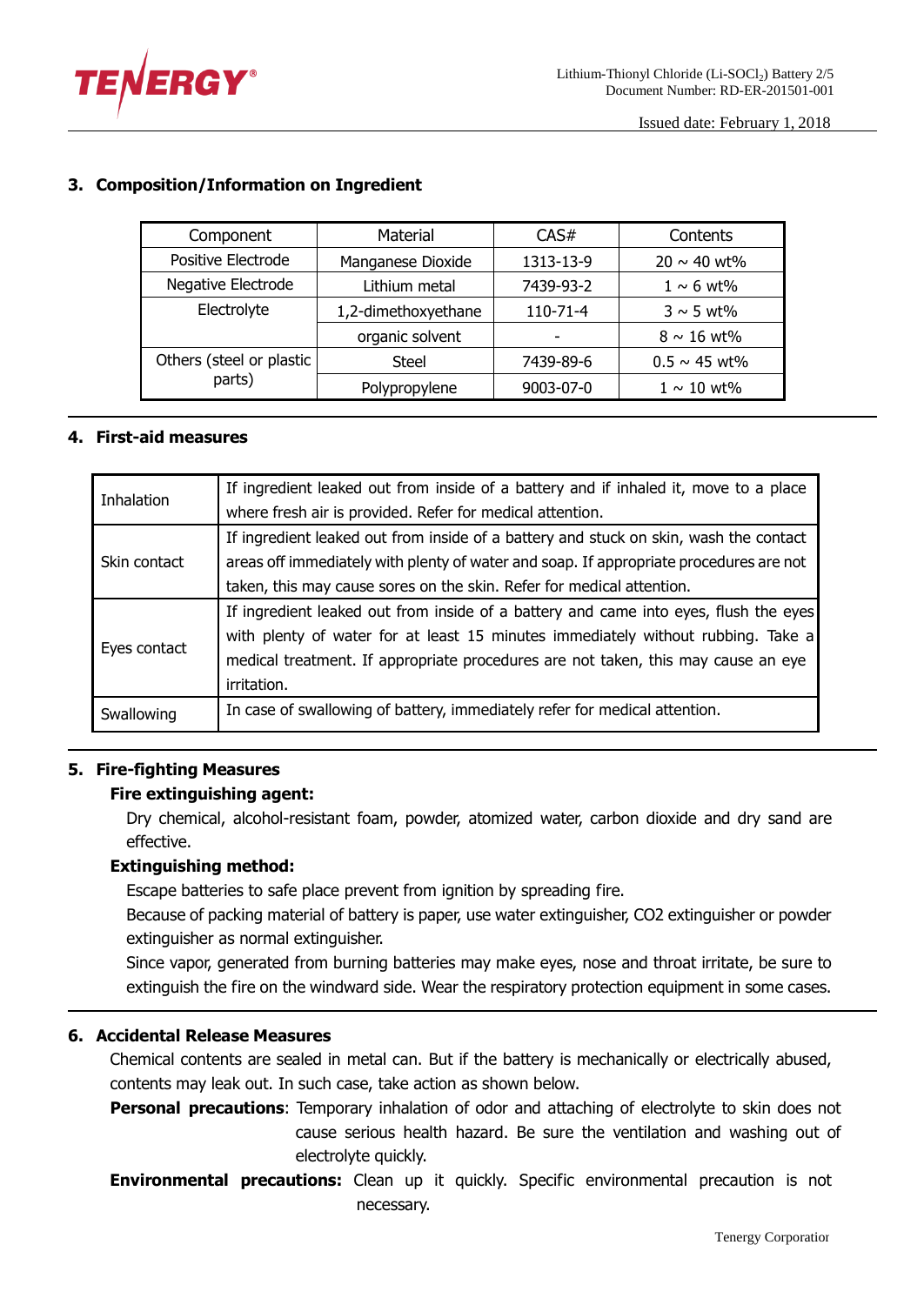

#### **Method and materials for containment and methods and materials for cleaning up:**

Contain and collect spillage and place in container for disposal according to local regulations.

## **7. Handling and Storage**

|         | Do not charge, short-circuit, disassemble, deform, heat above 100°C or incinerate.          |
|---------|---------------------------------------------------------------------------------------------|
|         | Do not pile up or mingle battery with each other.                                           |
| Handing | Do not place battery on metal case, metal plate or antistatic material.                     |
|         | In case of multi cell application, replace all batteries to new at once when replacing used |
|         | batteries.                                                                                  |
| Storage | Be sure to store batteries in well-ventilated, dry and cool conditions.                     |
|         | Keep away from water, rain, snow, frost or dew condensation.                                |
|         | Do not store batteries near source of heat or nozzle of hot air.                            |
|         | Do not store batteries in direct sunshine.                                                  |
|         | Take care not to get wet packing by dew condensation when packing is removed from cold      |
|         | to warm and humid condition.                                                                |
|         | Enough number of fire fighting apparatuses should be installed in warehouse                 |

## **8. Exposure Controls and Personal Protection**

There is no need of personal protective equipment on regular handling and storage. In the event, however, a large amount of electrolyte should be released by mechanical or electrical abuse, use the protection as shown below.

Respiratory protection: Mask (with a filter preferably) Hand protection : Synthetic rubber gloves Eye protection : Goggles or glasses

## **9. Physical and Chemical Properties**

State: Solid Shape: Cylindrical、Prismatic

## **10.Stability and Reactivity**

Stability: Stable on regular handling

Conditions to Avoid: External short circuit of battery, deformation by crush, exposure at high temperature of more than 100 degree C (may cause heat generation and ignition), direct sunlight, high humidity.

Materials to avoid: Substances that cause short circuit.

#### **11.Toxicological Information**

Inhalation, skin contact and eye contact are possible when the battery is opened. Exposure to internal contents, the corrosive fumes will be very irritating to skin, eyes and mucous membranes. Overexposure can cause symptoms of non-fibrotic lung injury and membrane irritation.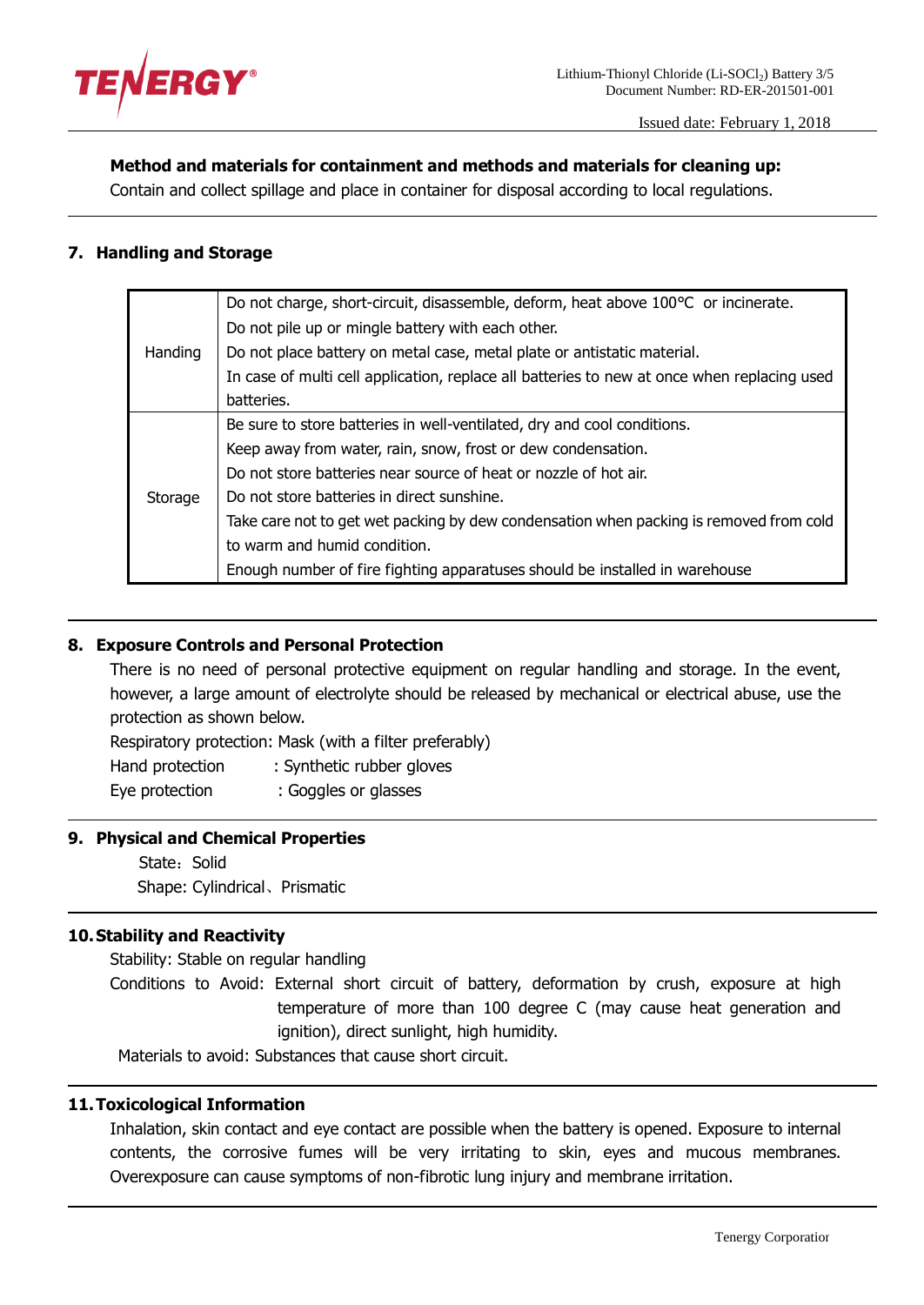

## **12.Ecological Information**

| Persistence and degradability | No information available |
|-------------------------------|--------------------------|
| Mobility in soil              | No information available |

#### **13.Disposal Considerations**

Dispose of batteries in accordance with applicable federal, state and local regulations.

For safety precaution, battery should be insulated in proper manner; covering both terminals by tape, wrapping of battery in insulative bag or packing battery in original package is recommended in order to prevent ignition due to short-circuit.

#### **14.Transport Information**

During the transportation of a large amount of batteries by ship, trailer or railway, do not expose them to high temperature or high humidity/condensation.

During transporation, do not allow packages to be dropped or damaged.

UN Number: UN3090 (only for Air transport, over 8 cells per package):

Even though these cells are classified as lithium metal batteries (UN3090 or UN3091), they are exempted from being classified as Dangerous Goods because they meet the following requirements:

- 1. For cells, the lithium content is less than 1g;
- 2. Each cell is of the type proven to meet the requirements of every test in the UN Manual of Tests and Criteria, Part III, sub-section 38.3;
- 3. Each cell is manufactured at a ISO9001 certified factory.

Proper shipping name: Lithium metal batteries

UN Class : Class 9 (Only for Air transport, over 8 cells per package)

: Not Applicable (for Air transport by Section II and the Marine transport)

Please refer to the following reference information about concrete ways of transportation. Actual content of packaging label and shipping documents varies by shipping companies. Make sure to confirm in advance with your shipping company.

## **Passenger Aircraft Ban (for batteries only)**

Effective December 29, 2004, all primary lithium batteries are banned as on passenger aircraft. In

addition to rule requires that the outside of each package that contains primary lithium batteries,

regardless of size or number of batteries, be labeled with the following statement: **"PRIMARY** 

#### **LITHIUM BATTERIES-FORBIDDEN FOR TRANSPORT ABOARD PASSENGER AIRCRAFT".**